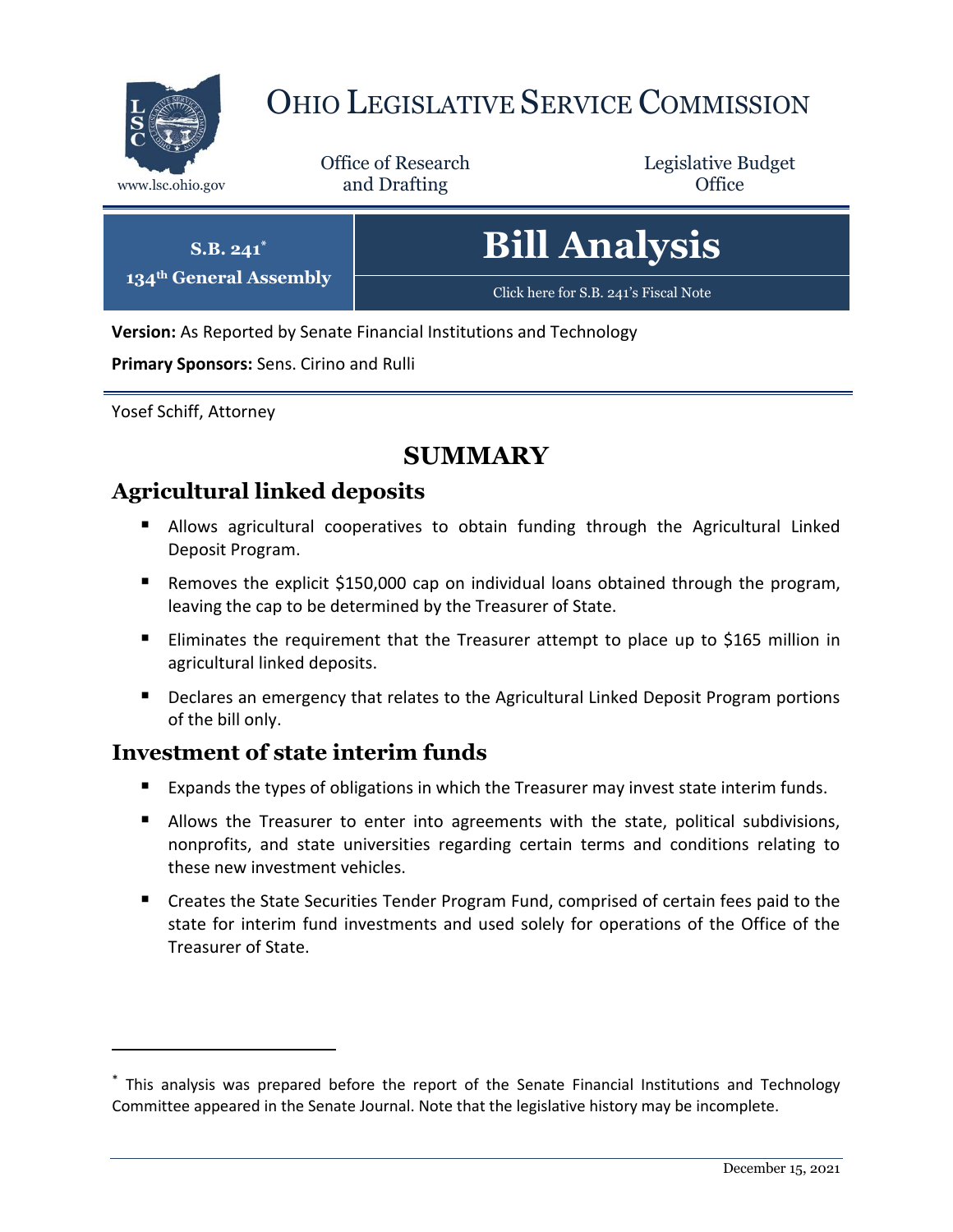# **DETAILED ANALYSIS**

## **Agricultural linked deposits**

The bill expands the types of businesses eligible for funding under the Agricultural Linked Deposit Program (Ag-LINK), changes the statutory cap in Ag-LINK loans to a cap established by the State Treasurer, and changes the statutory goal of state investments in the Ag-LINK Program.

Ag-LINK utilizes linked deposits to allow certain agricultural businesses to obtain low-cost loans to finance upfront operating costs for feed, seed, fertilizer, fuel, and other expenses. A linked deposit is a certificate of deposit or other instrument placed by the Treasurer of State with a financial institution at a below-market rate. In return, the financial institution agrees to lend the value of the deposit to eligible persons at a rate equal to the difference between the market rate and the reduced rate. Ag-LINK is one of several linked deposit programs established in the Revised Code.<sup>1</sup>

The bill expands the types of businesses eligible for funding under Ag-LINK to include agricultural cooperatives. An agricultural cooperative is an association organized anywhere in the United States to which all of the following apply:

- The cooperative engages in any activity in connection with the propagation, raising, producing, harvesting, storing, drying, handling, processing, or marketing of agricultural products; procuring equipment and supplies or providing services for producers and others; bargaining; and any activity related to the foregoing.
- **Producers or agricultural cooperatives exercise more than half the voting control of the** cooperative.
- **The cooperative does at least half its business with producers or agricultural** cooperatives.<sup>2</sup>

Current law limits the amount of any loan made under Ag-LINK to \$150,000. The bill removes this explicit limit and leaves the amount to be determined by the Treasurer.<sup>3</sup>

Lastly, under current law, the Treasurer is permitted to invest in all linked deposit programs established by the Revised Code so long as the amount invested does not exceed 12% of the state's total average investment portfolio as determined by the Treasurer. Current law

 $\overline{a}$ 

 $1$  R.C. 135.61 through 135.97, most of which are not in the bill; Ohio Treasurer of State Robert Sprague, *Ag-LINK: Reduced Rates on Operating Loans,* available at [https://www.tos.ohio.gov/reduced-rates-on](https://www.tos.ohio.gov/reduced-rates-on-operating-loans/)[operating-loans/](https://www.tos.ohio.gov/reduced-rates-on-operating-loans/) (accessed December 10, 2021).

<sup>&</sup>lt;sup>2</sup> R.C. 135.71(A)(3); R.C. 1729.01, not in the bill.

 $3$  R.C. 135.73(A).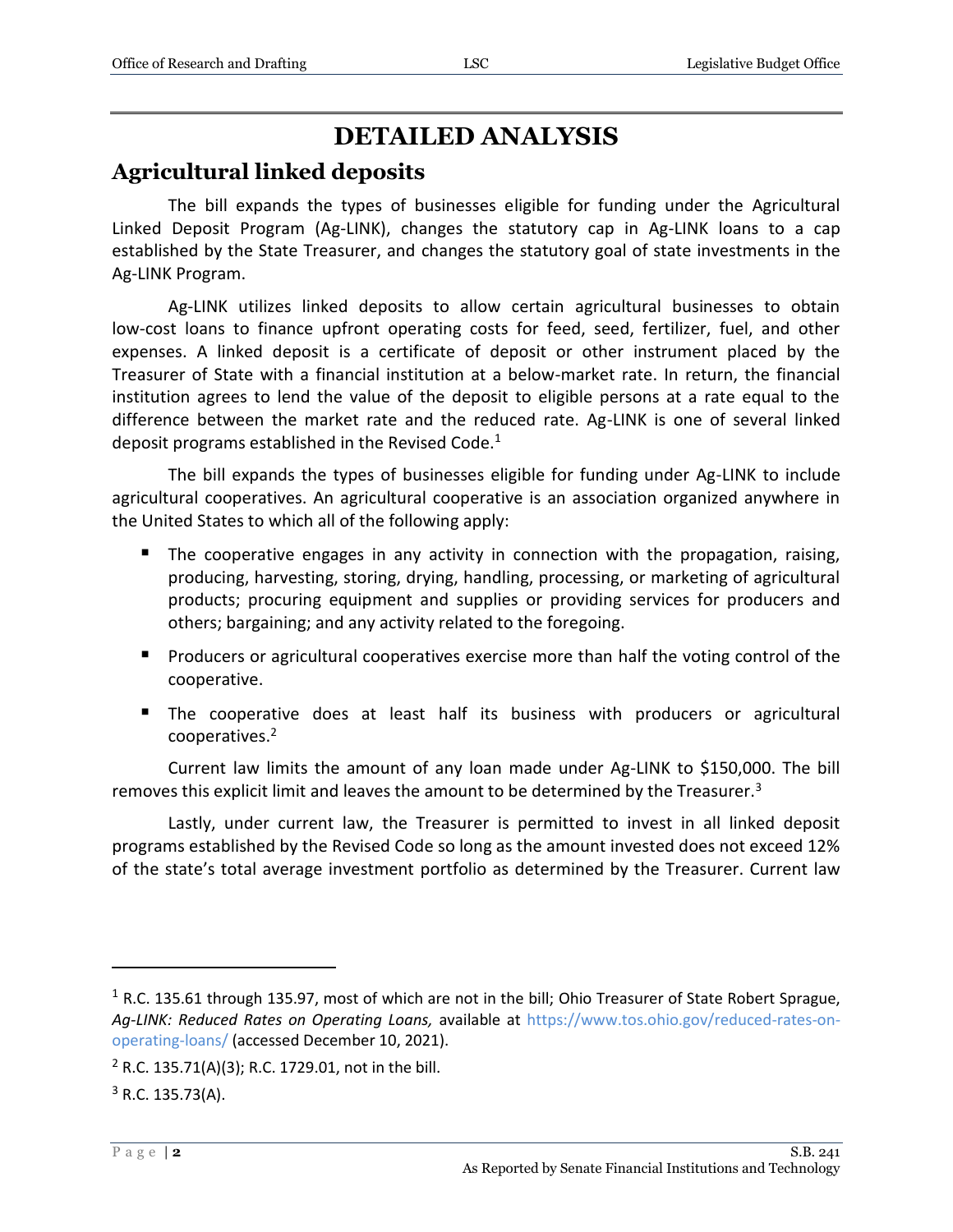also requires the Treasurer to attempt to place in agricultural linked deposits in particular up to \$165 million of that maximum 12%. The bill removes the latter requirement.<sup>4</sup>

## **Interim funds**

#### **Investment vehicles**

The Revised Code specifies the types of obligations in which the Treasurer of State may invest state interim funds, which are state dollars that have been received by the state treasury but are not needed to meet immediate obligations of the state.<sup>5</sup> Among other things, the Treasurer may invest interim funds in bonds, notes, and other obligations of the state, including obligations issued by the Treasurer, the Ohio Public Facilities Commission, and other entities. The bill adds the Ohio Higher Educational Facility Commission and state institutions of higher education (any state university or college, community college, state community college, university branch, or technical college) to this list.<sup>6</sup>

The bill also allows the Treasurer to invest interim funds in obligations issued by the State of Ohio, any political subdivision, or by or on behalf of any nonprofit corporation or association doing business in Ohio rated in the four highest categories by at least one nationally recognized standard rating service and identified in an agreement described below. An obligation is so rated if either the debt interest itself or the obligor is rated in the four highest categories by such a rating service.<sup>7</sup>

#### **Agreements**

#### **Agreements with the state, political subdivisions, and nonprofits**

When obligations issued under the above paragraph have a demand feature to tender the obligation at par plus accrued interest, the bill permits the Treasurer of State and any entity issuing the obligations to enter into an agreement providing for the following:

- The purchase of the obligations by the Treasurer on terms and subject to conditions set forth in the agreement;
- Payment to the Treasurer of a fee as consideration for the agreement of the Treasurer to purchase the obligations.

The bill prohibits the Treasurer from entering into agreements for obligations that, in the aggregate, exceed 10% of the state's total average portfolio, as determined by the Treasurer.<sup>8</sup>

 $\overline{a}$ 

<sup>4</sup> R.C. 135.631 with a conforming change in R.C. 135.82; R.C. 135.63, not in the bill.

<sup>5</sup> R.C. 135.143; R.C. 135.01, not in the bill.

 $6$  R.C. 135.143(A)(3)(a); R.C. 3345.011, not in the bill.

 $7$  R.C. 135.143(A)(14) and (K)(3).

 $8$  R.C. 135.143(K)(1) and (2).